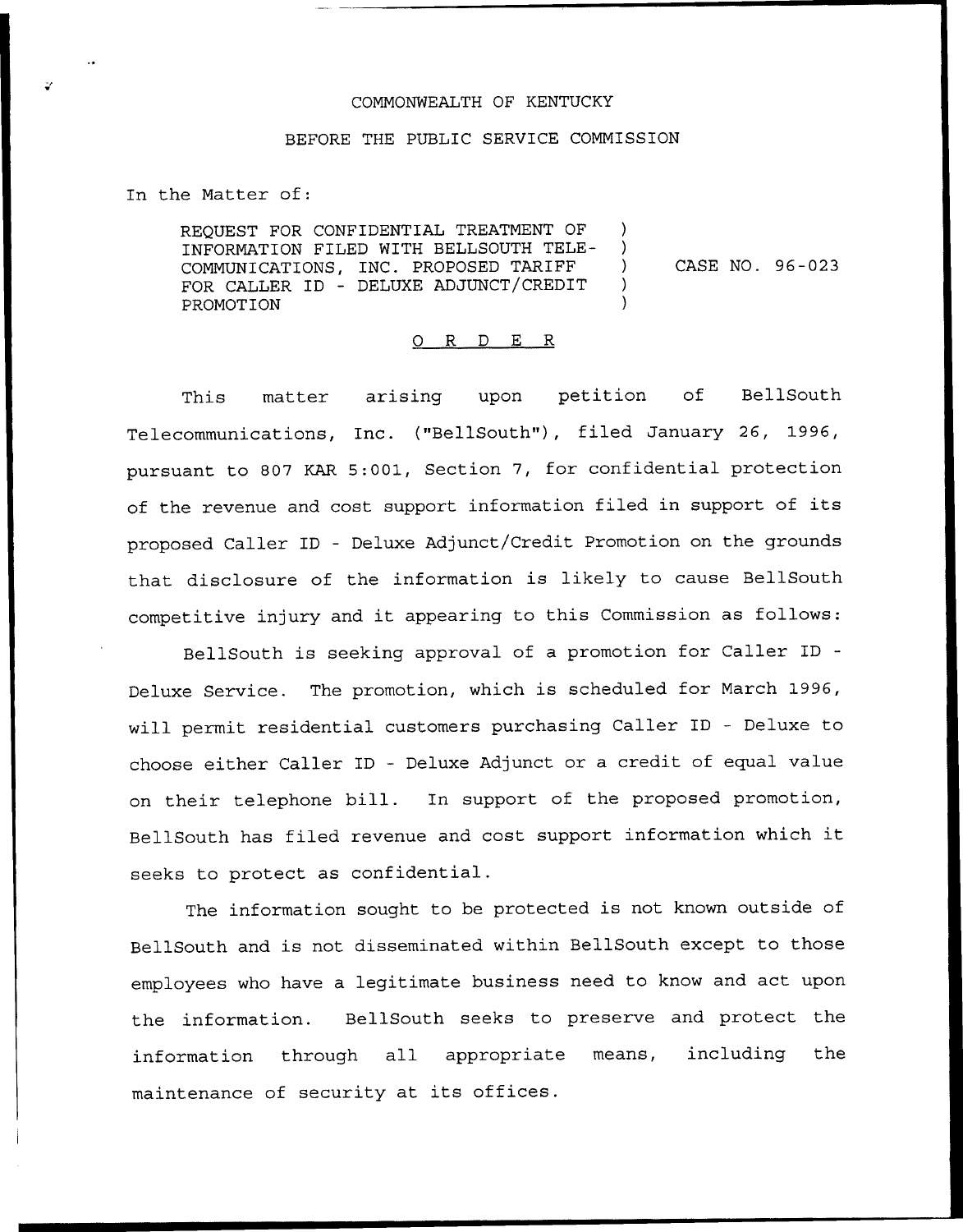KRS 61.872(1) requires information filed with the Commission to be available for public inspection unless specifically exempted by statute. Exemptions from this requirement are provided in KRS 61.878(1). That subsection of the statute exempts several categories of information. One category exempted in paragraph (c) 1 of that subsection is commercial information confidentially disclosed to the Commission which if made public would permit an unfair commercial advantage to competitors of the party from whom the information was obtained. To qualify for the exemption, the party claiming confidentiality must demonstrate actual competition and <sup>a</sup> likelihood of substantial competitive injury if the information is disclosed. Competitive injury occurs when disclosure of the information gives competitors an unfair business advantage.

The petition filed by BellSouth does not identify any competitors who could use the information sought to be protected to BellSouth's disadvantage. Therefore, BellSouth has not established that the information is entitled to protection, and the petition should be denied.

This Commission being otherwise sufficiently advised,

IT IS ORDERED that:

1. The petition to protect as confidential the revenue and cost information filed in support of BellSouth's proposed promotion is denied.

2. The information sought to be protected shall be held and retained by this Commission as confidential for a period of 20 days

 $-2-$